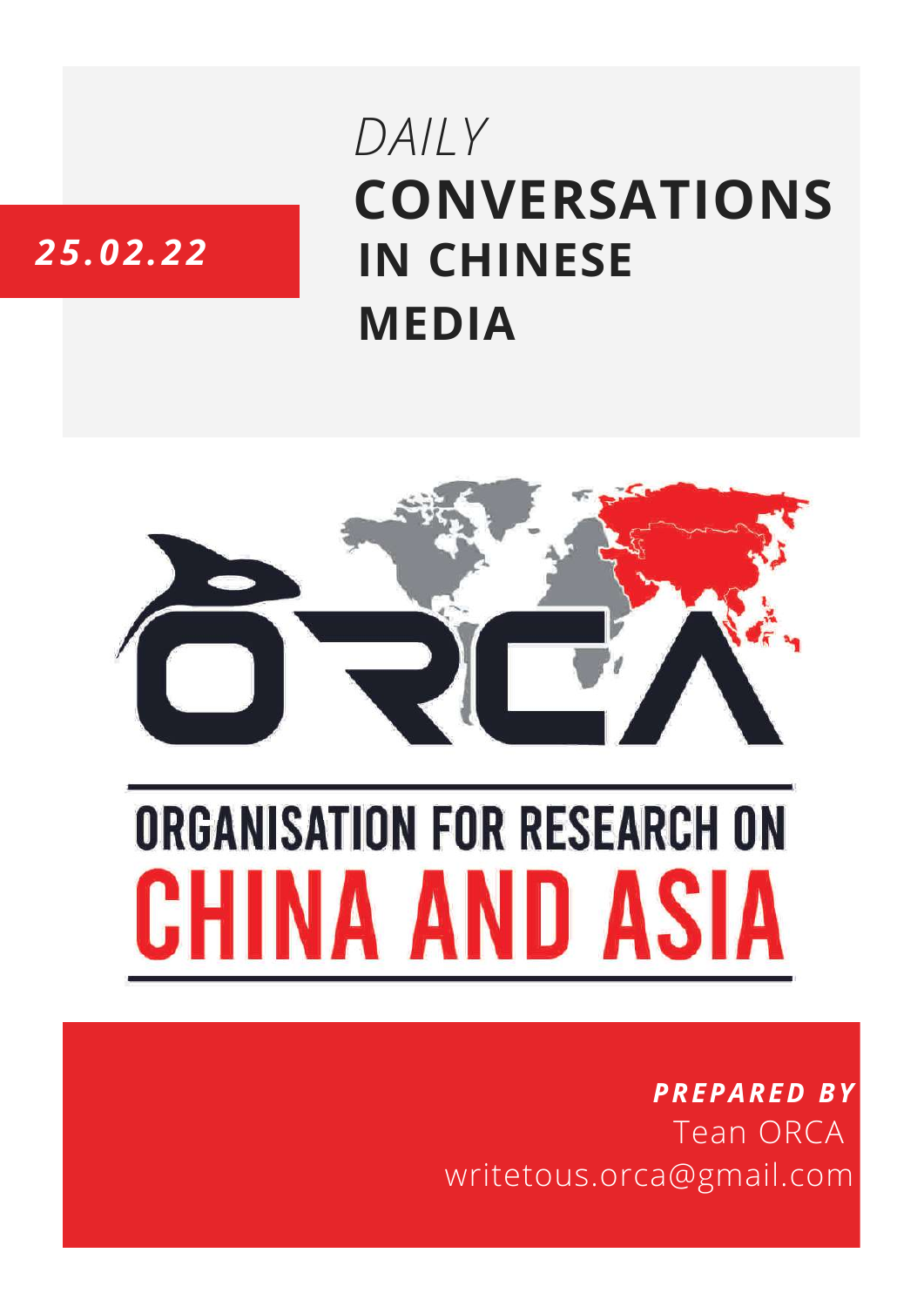#### **I. Social Media Chatter in China**

**Survey report on differences between regions and populations vis-a-vis the use of cash in China:** According to the sample [survey](https://weibo.com/1657987915/LgFQyzhrM?pagetype=groupfeed) of residents' payment diaries conducted by the central bank in 2019, there are obvious differences between regions and populations in the use of cash in China. From a regional perspective, the proportion of cash used in the northeast is the highest, and the proportion of cash in the western region is higher than that in the eastern region. Fan Yifei, deputy governor of the People's Bank of China, said that from the perspective of regional structure, the focus of national cash distribution has begun to shift from the Yangtze River Delta and the Pearl River Delta to the central and western regions. The contribution of net cash investment in the central and western regions to the national net investment has changed from negative to positive, reaching 20% in 2021. (See Image 1)

#### **II. News in China**

- Carrie Lam made a [statement](https://weibo.com/1240246333/LgFNoEzln?pagetype=groupfeed) that Hong Kong will carry out mandatory nucleic acid testing of their entire citizens to control the current round of the epidemic as soon as possible.
- The additional funds to be [allocated](https://weibo.com/1698233740/LgFuFFfGZ?pagetype=groupfeed) by developed countries for the developing countries which are hit hard by the financial fallout due to coronavirus pandemic fell short of expectations, with the large G20 economies pledging a total of \$60 billion. World leaders have repeatedly called for special drawing rights allocated to the rich countries should be made available to poorer countries who need it more. But according to internal G20 documents seen by the Financial Times, only 13 countries have so far committed to lend \$10 billion in SDRs to low-income countries through the IMF's Poverty Reduction and Growth Trust (PRGT), while an additional \$50 billion will be provided by the yet-to-be-established Resilience and Sustainability Trust for Low- and Fragile Middle-Income Countries.
- Ministry of Human Resources and Social Security held a press conference for Q4- 2021 to introduce the progress of human resources and social security work in 2021. According to the Economic Information Daily, this regular press conference released 100 occupations that have "maximum shortage of workers". Among them, marketing staff, restaurant waiters, commodity salesmen, lathe operators, housekeepers, security guards, packers, customer service administrators, cleaners, and courier servicemen are among the top ten occupations. The person in charge of the Ministry of Human Resources and Social Security said that compared with the third quarter of 2021, the "ranking" reflects that the labor shortage in the manufacturing industry continues, and the shortage of workers in the "smart manufacturing" field has increased.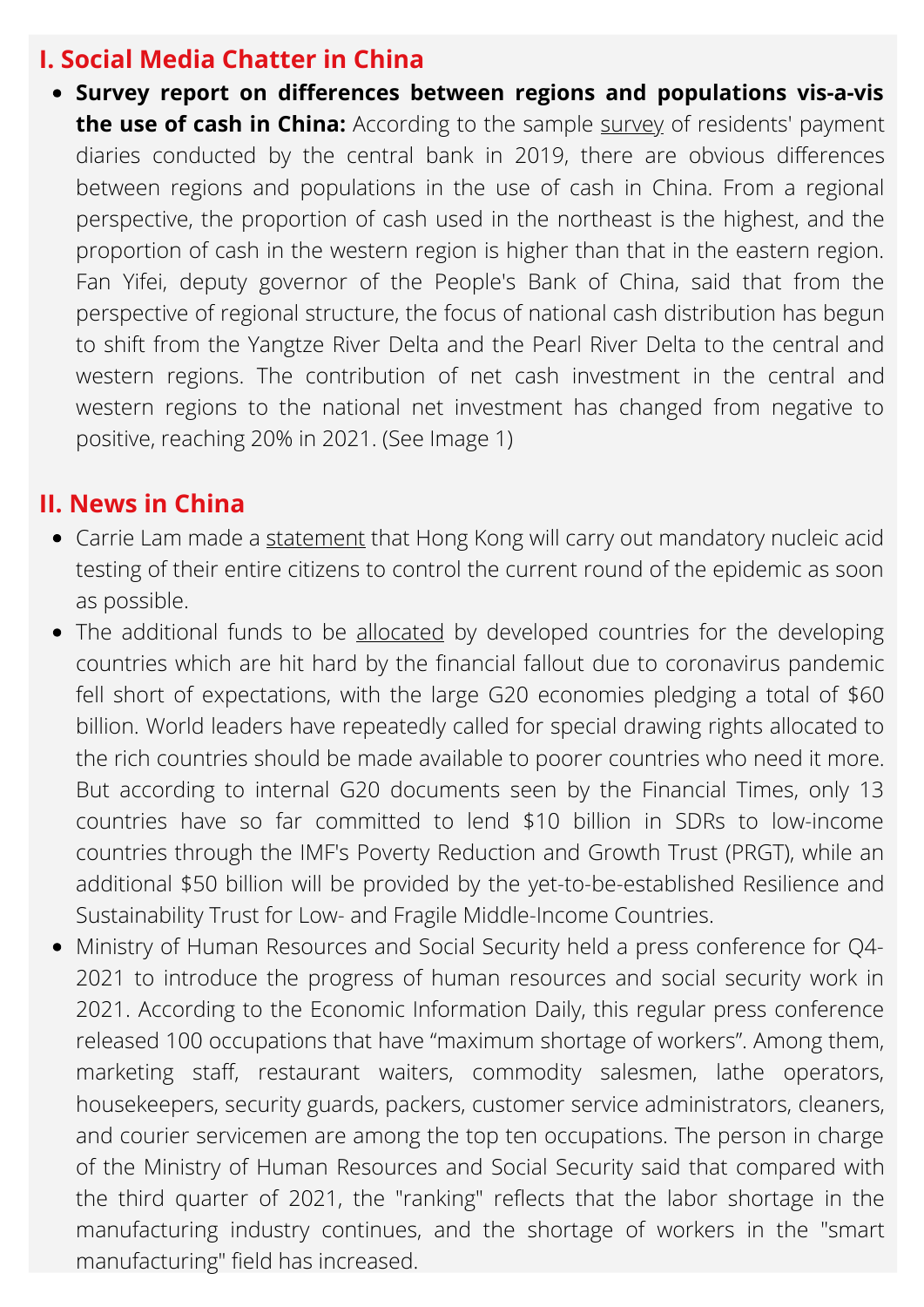- On February 22, 2022, State Councilor and Foreign Minister Wang Yi had a telephone [conversation](https://content-static.cctvnews.cctv.com/snow-book/index.html?item_id=5098173030237021498&t=1645510008588&toc_style_id=feeds_default&share_to=qq&track_id=6d6b5f83-abc4-4220-9177-cc7df7c9bd05) with US Secretary of State Blinken at request to exchange views on the nuclear issues in Ukraine and the Korean Peninsula. Wang Yi said that China's position on the Ukraine issue has been consistent. The legitimate security concerns of any country should be respected, and the purposes and principles of the UN Charter should be upheld. The evolution of the Ukraine issue so far is closely related to the delay in the effective implementation of the new Minsk agreement. China will continue to make contact with all parties based on the merits of the matter. China once again calls on all parties to exercise restraint, recognize the importance of implementing the principle of indivisibility of security, ease the situation and resolve differences through dialogue and negotiation. On US-DPRK relations, Wang Yi said that the core of the Korean Peninsula nuclear issue is the issue between the US and the DPRK. The US side should pay attention to the legitimate concerns of the DPRK and take substantive actions. China advocates direct dialogue between the US and the DPRK and will, as always, play a constructive role in promoting the settlement of the Korean Peninsula nuclear issue.
- "Opinions of the Central Committee of the Communist Party of China and the State Council on Promoting the Key Rural Revitalization Work in 2022", that is, the No. 1 Central Document of 2022 was released. This is the 19th No. 1 Central document to guide the work of "agriculture, rural areas, and farmers" in the 21st century. The document emphasized to adhere the two bottom lines viz. ensuring national food security and preventing a large-scale return to poverty, while it also highlighted annual tasks, targeted measures, and practical orientation. It also highlighted the key tasks of rural construction and rural governance, and also promoted new progress in rural revitalization and new steps in agricultural and rural modernization.
- Non-mainstream HK media reported that the Political Bureau of the CPC will hold its monthly plenary meeting this week. The National Committee of the Chinese People's Political Consultative Conference (CPPCC) will open on March 4. All the members of the PBSC and Vice President Wang Qishan will be attending it. They are also expected to attend the opening ceremony of the Beijing Winter Paralympics that night. On March 5, the National People's Congress will open. All eight people (PBSC + Wang Qishan) will attend, and Li Keqiang will read the government work report. Non-mainstream HK media has also reported that some officials have asked for a leave to be absent from the 'two sessions'. Tung Cheehwa, vice chairman of the National Committee of the Chinese People's. Political Consultative Conference from Hong Kong, has announced through public relations that he is currently recuperating at home and is not expected to go to Beijing to attend the " two sessions " next month.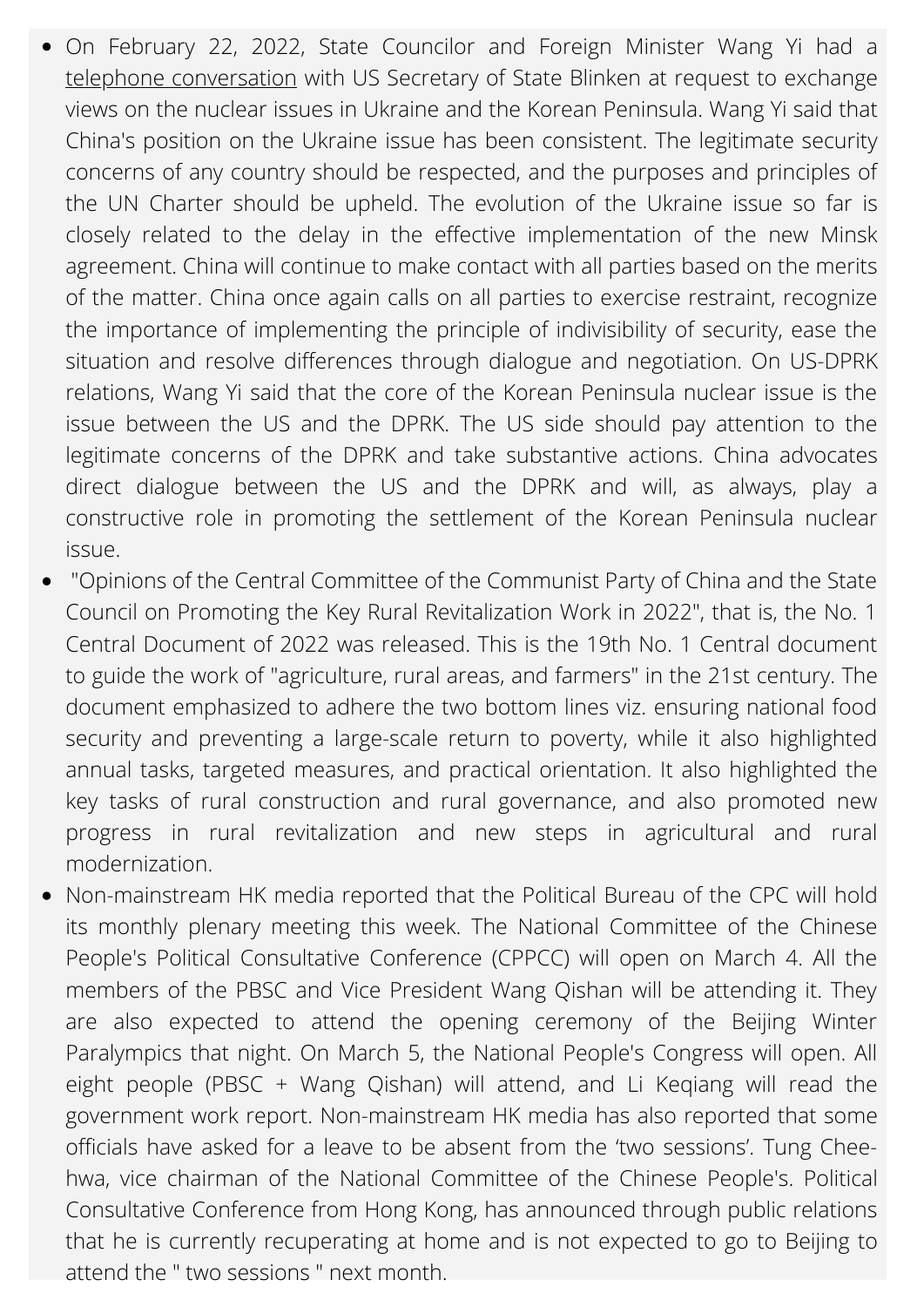- Tang Yingnian, the former Chief Secretary for Administration of Hong Kong, who is a member of the Standing Committee of the Chinese People's Political Consultative Conference, will also be absent from this year's 'two sessions' due to his close family members being tested positive. Hu Dingxu, a member of the Standing Committee of the Chinese people's Political Consultative Conference, has asked for leave to attend the two sessions because he will be staying in Hong Kong to fight the epidemic. Li Zeju, member of the Standing Committee of the Chinese people's Political Consultative Conference and chairman of the Hong Kong Cheung Kong Group, is also said to be absent from the two sessions of the Chinese Communist Party on the grounds of the epidemic. It remains to be seen whether senior officials such as Wang Zhengwei, vice chairman of the CPPCC National Committee, Bu Xiaolin, former chairman of the Inner Mongolia government, Chen Jining, mayor of Beijing, and Yuan Shuhong, former party secretary of the Ministry of justice, can appear at the two sessions. At the Sixth Plenary Session of the CPC Central Committee last November, these people were absent from the meeting for unknown reasons.
- Japanese Foreign Ministry has [posted](https://www.mofa.go.jp/mofaj/press/release/press1_000733.html) on its website that on 21.2.22, a member of the Japanese Embassy in China was temporarily detained by Chinese authorities against his will. This case is a clear violation of the Vienna Convention on Diplomatic Relations. On 23.2.22, the Chinese Embassy in Tokyo posted on its website that the Japanese diplomat [mentioned](http://www.china-embassy.or.jp/chn/sgkxnew/202202/t20220223_10644587.htm) in the report was engaged in activities inconsistent with their identity.
- On 22.2.22, CCDI website posted on its website that on 15.2.22, Hangzhou party cadres held a meeting presided by Hangzhou Party Secretary Liu Jie. In the meeting it was emphasized to learn lessons from the Zhou Jiangyong's case and completely eliminate his bad influence. It notes that the officials should make a positive list and negative list in establishing their relations with businesses. Officials should establish clean but not distant relations with private businesses to support and guide standardized and healthy development of capital (*as opposed to disorderly expansion of capital which Xi has been warning against*). It also notes that a lack of strict self- discipline will inevitably harm ourselves, others and families.
- As of the first half of 23.2.22, conspicuously no hashtags related to Ukraine issue can be found even in the top 20 Weibo trends which shows that the authorities are trying to supress discussion on the Ukraine issue on Chinese social media. However, news related to the situation is being shared by Weibo accounts of state media outlets with hashtags such as "#Putin recognizes the independence of eastern Ukrainian civilian armed areas" and "#Change in Russian Ukrainian situation", "#Russia will provide military assistance to the two eastern Ukrainian regions".